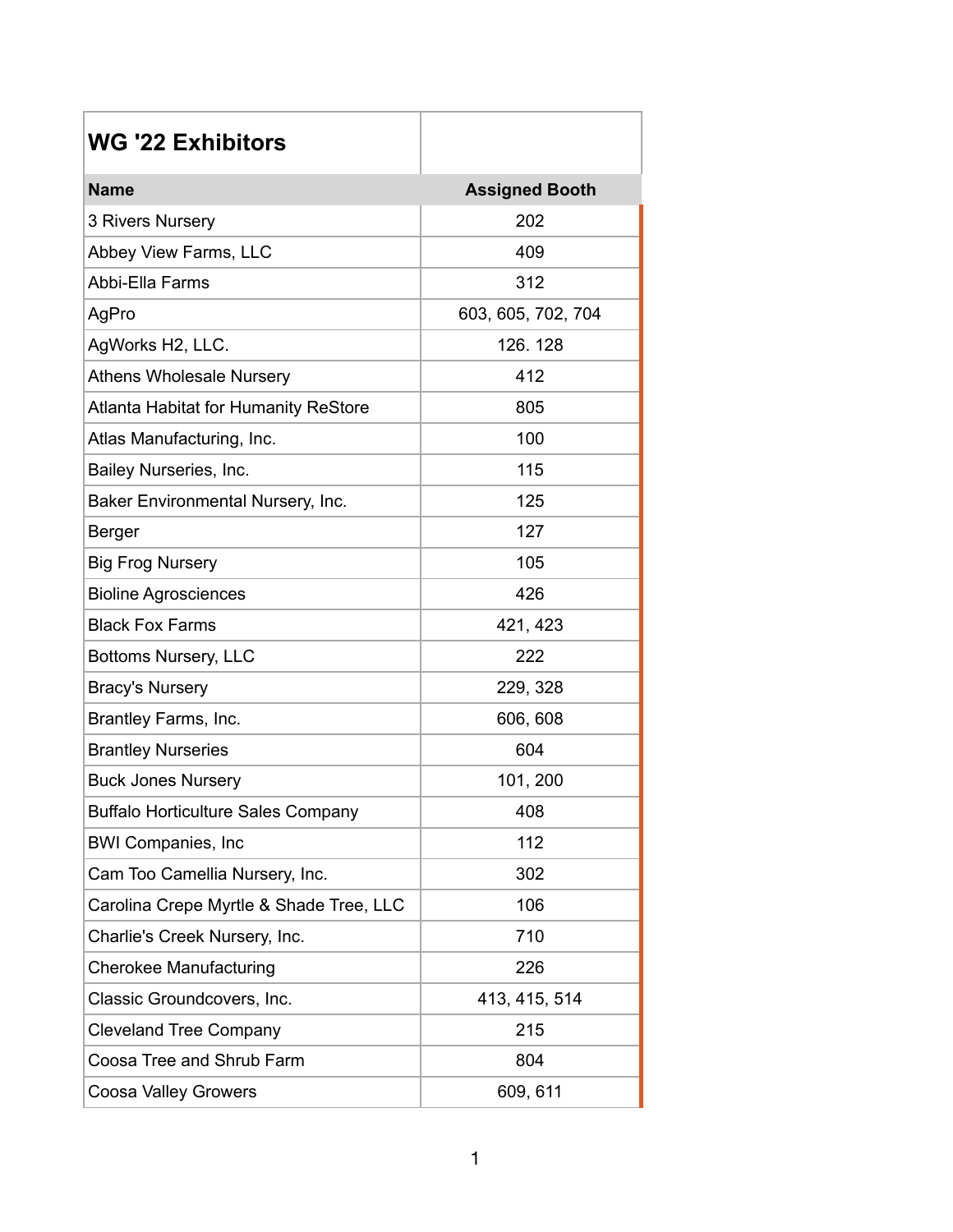| Davis Floral Company, Inc.                  | 325      |
|---------------------------------------------|----------|
| Dayton Bag & Burlap Co.                     | 111      |
| DeVroomen Garden Products                   | 803      |
| Diebel Nurseries / J. Frank Schmidt         | 405      |
| Diversified Trees, Inc.                     | 221      |
| Don Marjama Nursery Co. Inc.                | 712      |
| Dorsey Farms                                | 211, 213 |
| Doug Young Nursery, LLC                     | 227      |
| Dry Shave Mountain Nursery                  | 118      |
| <b>Eason Horticultural Resources</b>        | 410      |
| <b>Emerald Coast Growers</b>                | 313      |
| Evergreen Nursery, Inc.                     | 315, 414 |
| Ewing Irrigation                            | 521      |
| <b>Faron Green Nursery</b>                  | 203, 205 |
| Fernwood Nurseries, Inc.                    | 615      |
| <b>Flat Rock Nursery</b>                    | 407      |
| Flowerwood Nursery, Inc.                    | 515, 614 |
| Frank A. Smith Nurseries, Inc.              | 403      |
| Gainous Shade Trees, Inc.                   | 201, 300 |
| <b>Garretson Stone</b>                      | 524      |
| Georgia Department of Ag, Plant Industry Ad | 309      |
| Georgia Farm Bureau                         | 124      |
| Georgia FFA Foundation                      | 529      |
| Georgia Green Industry Association          | 800,801  |
| Georgia Grown- Georgia Department of Agr    | 327      |
| Georgia Soil Company                        | 102      |
| Graco Fertilizer Co.                        | 505      |
| <b>Gravely Mowers</b>                       | 329      |
| Green-Tek, LLC                              | 424      |
| GreenForce Recycling Corp.                  | 326      |
| <b>GreenPoint AG</b>                        | 708      |
| Griffin Greenhouse Supplies, Inc.           | 619, 718 |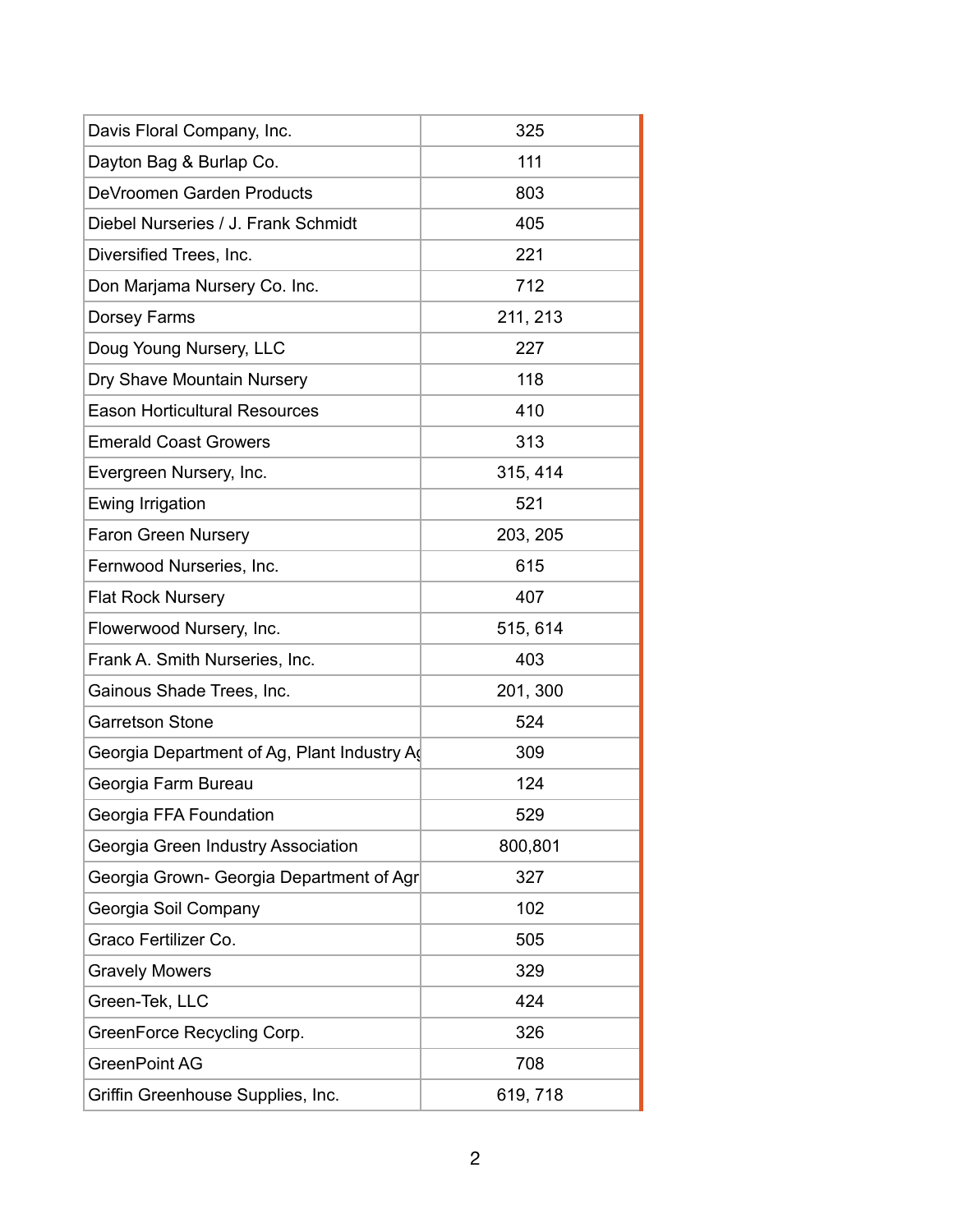| GROSouth, Inc.                                | 121                |
|-----------------------------------------------|--------------------|
| <b>Hackney Nursery</b>                        | 508, 510           |
| Hahira Nursery, Inc.                          | 501, 503, 600, 602 |
| Harp's Farm Market & Nursery, Inc.            | 218, 220           |
| Harrell's, LLC                                | 429, 528           |
| <b>Haviland Plastic Products</b>              | 404                |
| Hawksridge Farms                              | 703, 705, 707      |
| <b>Hillside Ornamentals</b>                   | 223, 225           |
| Hortica, a brand of the Sentry Insurance Gro  | 425                |
| <b>Howard Fertilizer and Chemical Company</b> | 322                |
| <b>KB Tree Farms, LLC</b>                     | 628, 626           |
| King's Sunset Nursery, Inc.                   | 304                |
| Lake Oconee Tree Farm                         | 520                |
| <b>Lake Tree Growers</b>                      | 319, 418           |
| Lakeside Trees, Inc.                          | 212                |
| LandscapeHub                                  | 522                |
| Legacy Turf Farms                             | 607                |
| M & H Pine Straw                              | 808                |
| Mack Bros Landscape Nursery                   | 114, 116           |
| May Nursery, Inc.                             | 310                |
| McCorkle Nurseries, Inc.                      | 301, 400           |
| Metropolitan North Georgia Water Planning     | 104                |
| Mid Georgia Nursery, Inc.                     | 214                |
| Mize Farm & Garden Supply, Inc.               | 428                |
| <b>MNI Direct</b>                             | 511, 513           |
| Mobley Plant Farm, Inc.                       | 128, 228           |
| Moon's Tree Farm, Inc.                        | 401, 500           |
| MTD - Cub Cadet                               | 107, 109           |
| <b>Native Forest Nursery</b>                  | 110                |
| <b>Nature's Elite Tree Farm</b>               | 321, 323           |
| Nature's Tree Farm, Inc.                      | 219                |
| North Georgia Tech                            | 715                |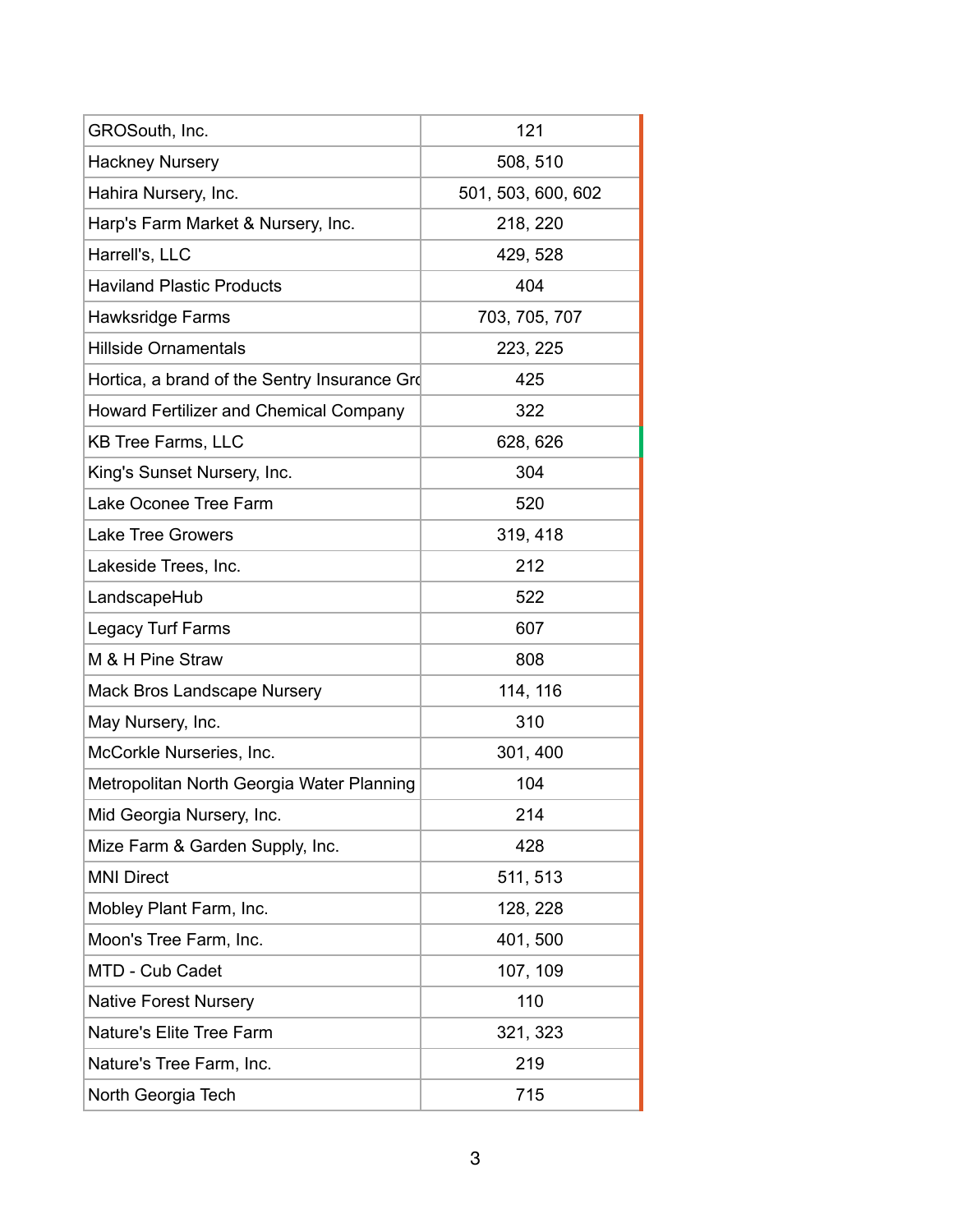| North Georgia Turf, Inc.                | 806      |
|-----------------------------------------|----------|
| NYP-Corp                                | 506      |
| Oak Pond Nursery, LLC                   | 717      |
| Oldcastle Lawn & Garden                 | 406      |
| <b>Palms Unlimited</b>                  | 719, 721 |
| Pattillo Tree Farm, LLC                 | 209      |
| <b>Piedmont Growers</b>                 | 208      |
| Premier Growers, Inc.                   | 311      |
| Pro Landscaper USA South                | 612      |
| Pursell Agri-Tech                       | 103      |
| Quail Hollow Nurseries, Inc.            | 724, 726 |
| R. A. Dudley Nurseries, Inc.            | 601, 700 |
| Ray Bracken Nursery, Inc.               | 402      |
| Regal                                   | 113      |
| <b>River's Edge Nursery</b>             | 526      |
| <b>Rocky Creek Nursery</b>              | 120, 122 |
| RootMaker Products Company, LLC         | 714      |
| Rubley's Nursery                        | 701      |
| Safeguard                               | 711      |
| SD Walker Nursery Farm, LLC             | 713      |
| <b>Shoemaker Irrigation Supply</b>      | 629, 728 |
| <b>Simpson Nurseries</b>                | 519, 618 |
| SiteOne Landscape Supply                | 419, 518 |
| Southern Crescent Technical College     | 427      |
| Southern Nursery Products, Inc.         | 207      |
| Specialty Tag & Label, Inc.             | 314      |
| Steve Myers & Son Nursery               | 420, 422 |
| Stovall & Company, Inc.                 | 509      |
| Swafford Nursery, Inc.                  | 318, 320 |
| <b>Sweetwater Creek Nursery</b>         | 210      |
| The Greenhouse Company of South Carolin | 523      |
| The Peed Company, Inc.                  | 119      |